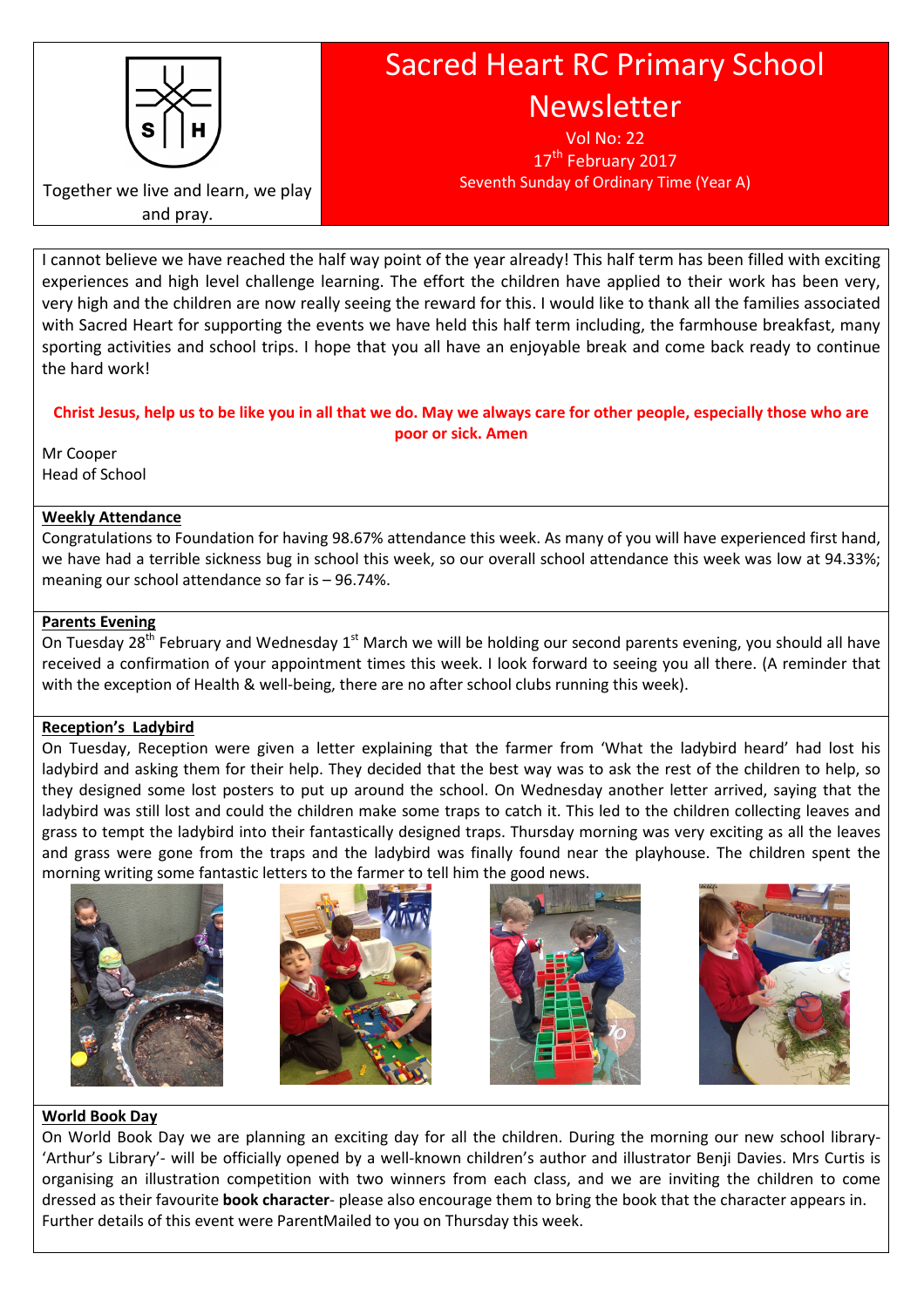### Live Kitchen Meal Choices

We would like to request that whenever possible you choose your child's lunches with them at home rather than leaving it for them to do at school. More and more children are choosing on the day, which makes planning for the catering staff difficult and also takes up valuable lesson time, particularly in KS1. Often children are not bothering to choose in class as well and up to a dozen children a day can arrive at the serving hatch unexpectedly, which leads to difficulties in the kitchen catering sufficiently. We appreciate there are odd occasions when a family might need a hot meal option last minute and this is ok, but if you do know your child is having a lunch and you have a few minutes we would really appreciate your support in choosing at home so that we can focus on learning as quickly as possible. It is possible to choose several weeks in advance and amendments to the choices can be made up to 9am on the day, should children change their mind.

# Possible New Catholic Schools in East Anglia

The Diocese of East Anglia is intending to submit bids for up to eight new Catholic schools across the region. These bids will be submitted in March and if successful, schools could open as early as 2019. Primary schools are being proposed in Cambridgeshire, Peterborough, Thetford and Norwich. A Catholic high school is being proposed in West Cambourne, Cambridgeshire and possibly a sixth form in Norwich. More information about these proposals can be found on the Diocese's website http://rcdea.org.uk/freeschools/ There is also the opportunity to register your interest in these new schools, which will also allow the Diocese to keep you updated on the proposals. It is important that as many people as possible register their interest on the website as this will provide strong evidence to the government of the need for Catholic schools in East Anglia, making the bids more likely to succeed.

## On behalf of Dolce – our Catering company

Dolce currently have a vacancy for a Lunchtime Server/General Assistant. Full training and uniform supplied and a DBS check will be undertaken by Dolce. Hours are 11.30am – 1.00pm but may be increased. If you are interested in joining the team please call Jane on 07393 014875.

## We would love your old toys!

As a school striving to achieve the Rights Respecting School Award, our steering group had the idea that with Christmas bringing new toys, you may now have old toys to clear out. We would appreciate donations of old unwanted toys that are still in good form and complete with all parts, which we will sell as part of our Lenten Fundraising activities, supporting CAFOD and UNICEF. Please bring these toys to the school office as soon as you can. We are unable to accept toys that are electrical or soft toys without a CE label. We will send further details of the sale nearer to Lent. RRSA Steering Group

# St Felix Seniors Group

For your information there is a seniors group that meets Tuesday afternoons 2.00pm-4.30pm in the hall. All senior citizens are welcome.

### Parent and toddler group at St Oswald's

For your information there is a parent and toddler group that meet every Wednesday morning from 10.30am at St Oswald's church hall.

### School Notice Boards

Please look out on our school notice boards for the latest FOSH minutes, governor minutes, weekly newsletter and general school updates.

### Ofsted Parent View

Parent View gives you the chance to tell us what you think about your child's school. Parent View asks for your opinion on 12 aspects of your child's school, from the quality of teaching to behaviour. A screencast demonstrating how to register and complete a survey on Parent View is available on the website www.parentview.ofsted.gov.uk By sharing your views, you'll be helping us to further improve as a school.

| <b>Spring Term Dates - 2017</b>               |  |
|-----------------------------------------------|--|
| $20th$ February – $26th$ February – HALF TERM |  |
| 28-2-17   Parents Meetings $-3.30 - 6.30$ pm  |  |
| Parents Meetings $-3.30 - 6.30$ pm            |  |
| Ash Wednesday – Mass 9.15 (Whole School)      |  |
|                                               |  |